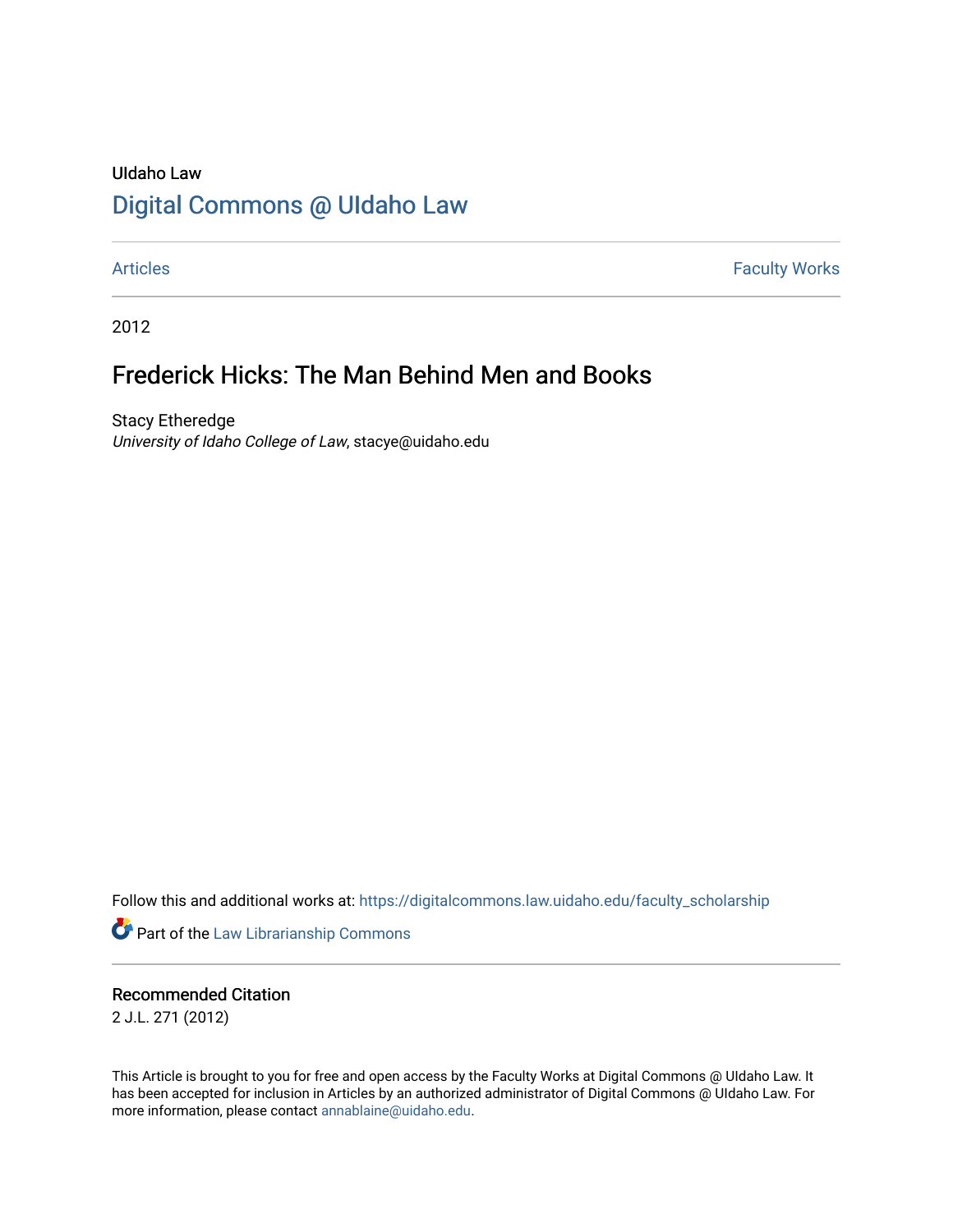# **FREDERICK HICKS**

THE **MAN** BEHIND *MEN AND BOOKS*

Stacy Etheredge<sup>†</sup>

rofessor Fred Hicks stands as a giant in the world of legal education in general, and law libraries in particular. To overstate his importance in both is really not possible.

Frederick Charles Hicks was born in the small community of Auburn, New York, in **1875.** He must have heard the siren's call of librarianship early, as he started work in the Manuscripts Division of the Library of Congress after graduating from Colgate University in **1898.** As an early example of a lifelong vigor for work, he also attended Georgetown University Law School while working fulltime, graduating in **1901.** Hicks practiced law for a year back in his hometown but then returned to librarianship and never looked back, working first at the Naval College and then at the Brooklyn Public Library, until finally arriving at Columbia University. Although he worked at Columbia's main library, records indicate that he may have had dealings with the law school's library as early as **1913.** He was officially moved to the Columbia School of Law and appointed Law Librarian (director of the library, in today's parlance) in **1915.** For the next thirty-one years Hicks was to play a hugely influential role in the law libraries of two of the country's most important law schools, first at Columbia and then Yale, where he worked from **1928** until his retirement as an Emeritus Professor of Law in 1945.

Hicks proved to be an especially able player in the fine art of library administration, systematically overhauling the libraries and

2 **JOURNAL** OF LAW (2 CHAPTER **ONE) 271**

t Reference and Instruction Librarian, West Virginia University's George R. Farmer, Jr., Law Library. The author wishes to thank Bob Berring for long-ago introducing her to Frederick Hicks **-** from old articles come new delights.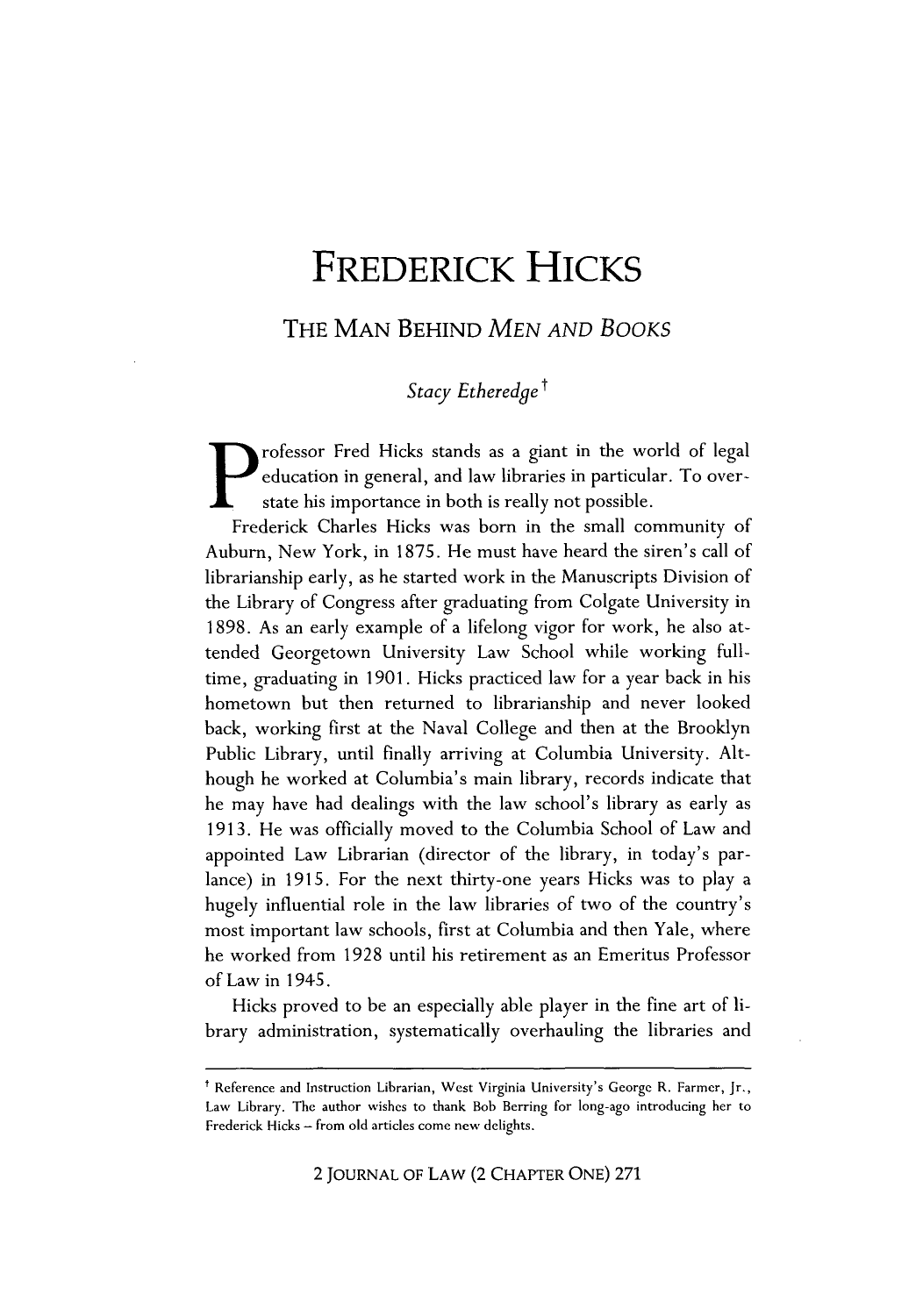### *STACY ETHEREDGE*

transforming them in terms of facilities, collections, organization, and efficiency. Just one of his major endeavors was to spearhead an increase in the volumes of books held **by** the libraries at both law schools, increasing the numbers held to an incredible three times the original size. But while normally a huge marker of success for any other 20th Century library director, this was one of Hicks's lesser accomplishments. Much more important than the elevation in the collections' quantity, was the elevation in their *quality.* Building quality in a collection requires an individual who is truly dedicated to both their craft and their institution. It necessitates the stewardship of someone, like Frederick Hicks, who has both the skill and the fortitude to embark on the arduous journey of changing the tone of a library from adequate, to superlative. It calls for a deep base of learning and the ability to foresee the developing fields of legal scholarship. Building a collection that anticipates the needs of the researcher is a daunting challenge, one that Hicks took on with enthusiasm.

Hicks moved both the Columbia and Yale law libraries forward, and thus both law schools, **by** understanding the distinction between a regular law library and a *university* law library whose true function was education. He felt that an academic law library needed to serve two purposes. It needed to be a working library, one that prepared students for the professional practice of law. But it also should be a research library, one that encouraged and supported the pursuit of academic scholarship. Therefore, while he made sure the core collection of Anglo-American law was there, he also brought in the related subjects that he believed were critical to a broader scholarly understanding of the law (such as English legal history, and Roman and Canon law). Hicks also understood the changes that were happening globally during the heady years between the world wars, and thus saw the importance of collecting foreign, international, and comparative materials. And after observing that the courses offered in law schools were involving fields of knowledge that touched the broader reaches of the law, he realized that this was a new movement in legal education and began collecting in subjects such as economics, history, political science, philosophy, and sociology. **All** of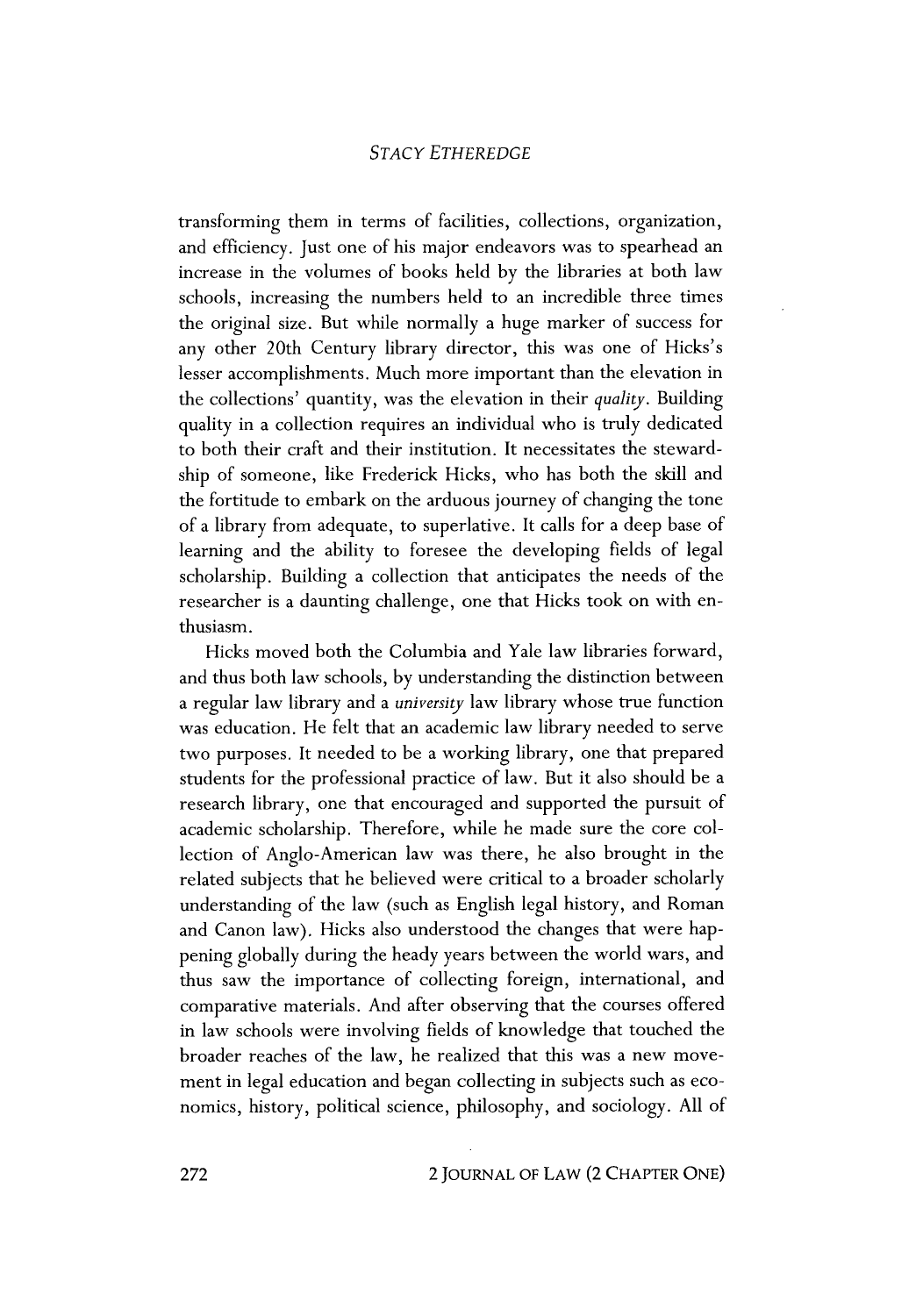#### *THE MAN BEHIND MEN AND BOOKS*

these collection development decisions, each ahead of their time, helped move the law libraries into the echelon of first-rate institutions.

Another giant step set in motion **by** Hicks was the development of the role that legal research played in law schools. In **1913,** he wrote his first major work on the subject, *Aids to the Study and Use of Law Books.* Sensing that the students at Columbia Law School needed help, his intent was to "select material practically helpful to all users of law books."' Thus, *Aids* was not a legal research manual but a concise bibliography of books about law books. The masterpiece came in **1923,** when Hicks wrote the first authoritative volume on American legal research and bibliography, *Materials and Methods of Legal Research.* The book was a seminal text because of Hicks's approach to explaining legal research, which focused as much on literary criticism as on the practicalities of teaching it. It fulfilled a much-needed role as a teaching manual and reference tool **by** both discussing the use of law books and providing extensive bibliographies of legal resources. And, unlike any other text, it went much further in educating the reader **by** discussing the historical development and classification of law books, a theme that was personally important to Hicks. The most significant tribute to *Materials* may very well be the longevity of its existence, appearing in three editions over a span of twenty years **(1923, 1933,** and 1942). It was considered for decades to be "standard equipment in any working law library<sup>"</sup> and, incredibly, was still being utilized well into the 1980s, a full sixty years after the first edition.

Hicks also had a huge impact on the legal world **by** being the primary force behind the nascent movement of teaching legal research in law schools. He was interested in setting up formal classes of instruction in legal bibliography, and when he arrived at Columbia Law School he began work on his "experiment," as he called it, almost immediately. He started **by** taking notes on the types of questions the law students were asking in the library, seeking to "appreciate the attitude of mind of the student, and the underlying

FREDERICK **C.** HICKs, **AIDS** TO THE **STUDY AND USE** OF **LAW** BOOKS at **5 (1913).**

Miles **0.** Price, Book Review, **35** LAW LIBR. **J. 503, 503** (1942).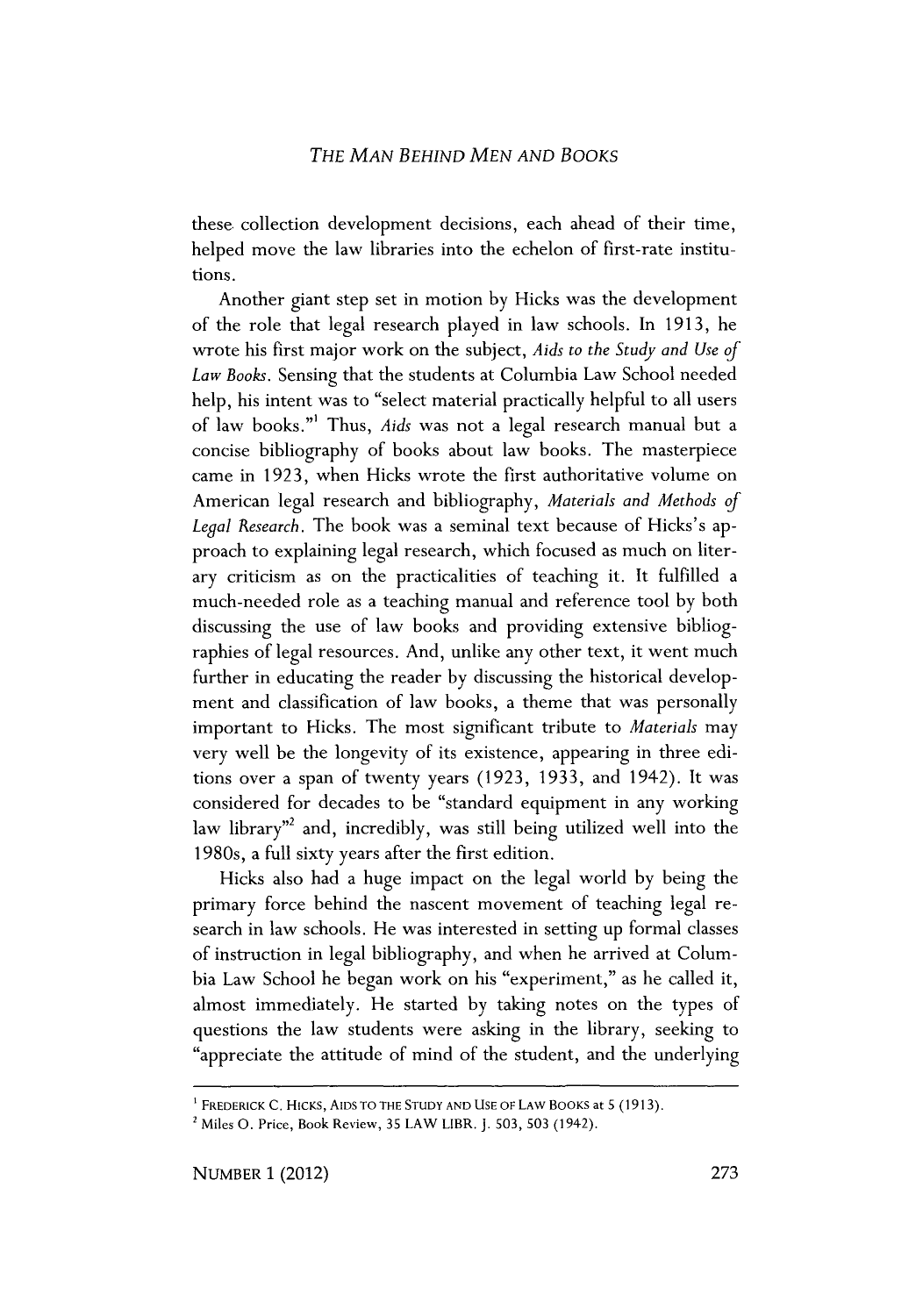#### *STACY ETHEREDGE*

conceptions or misconceptions of which the specific questions were illustrations."<sup>3</sup> The notes were then classified into types of problems and fashioned into a presentation format that would help students learn the types of legal aids that could solve the problems. During one October week in **1915,** Hicks presented six lectures on legal research and bibliography. He had feared a lack of participants due to the students' crowded curriculum, but that fear turned out to be groundless as an average of **129** students attended each lecture. Encouraged **by** this success Hicks proceeded with the second part of his experiment, forming weekly seminars "for the purpose of acquiring experience in the use of law books."<sup>4</sup> More than a hundred students immediately signed up and the first session (of fifty-seven) was held one week later, in groups of students and around their schedules. When those ended Hicks offered additional seminars in the spring semester, which would continue on from the fall's material. This time, though, he had to reduce the number of seminars and arrange the student groups around his schedule. Still, sixty-five students registered and attended regularly, with forty-eight sessions held in all.

The approach Hicks took to his lectures and seminars followed a philosophy of teaching legal research that he would advocate and use for the rest of his life. The lectures were meant to be chiefly bibliographical and historical in nature. He thought it important to begin **by** tracing the development of law books, from their early beginnings in England to contemporaneous publications, in order to help the students "gain perspective in regard to the literature of the law, enabling them to use books intelligently."<sup>5</sup> The seminars were organized around a different method of teaching altogether, as they were meant to be practical work in legal research. After first outlining a specific problem and discussing what legal aids he would use to solve it, he would then give the students their own problems, each a different one, and send them off to the library to solve theirs. The

**<sup>&#</sup>x27;** Frederick **C.** Hicks, *Instruction in Legal Bibliography at Columbia University Law School, 9* LAw LIBR.J. 121, 121 **(1916).**

*<sup>4</sup>Id. at* 122.

s *Id. at* **121.**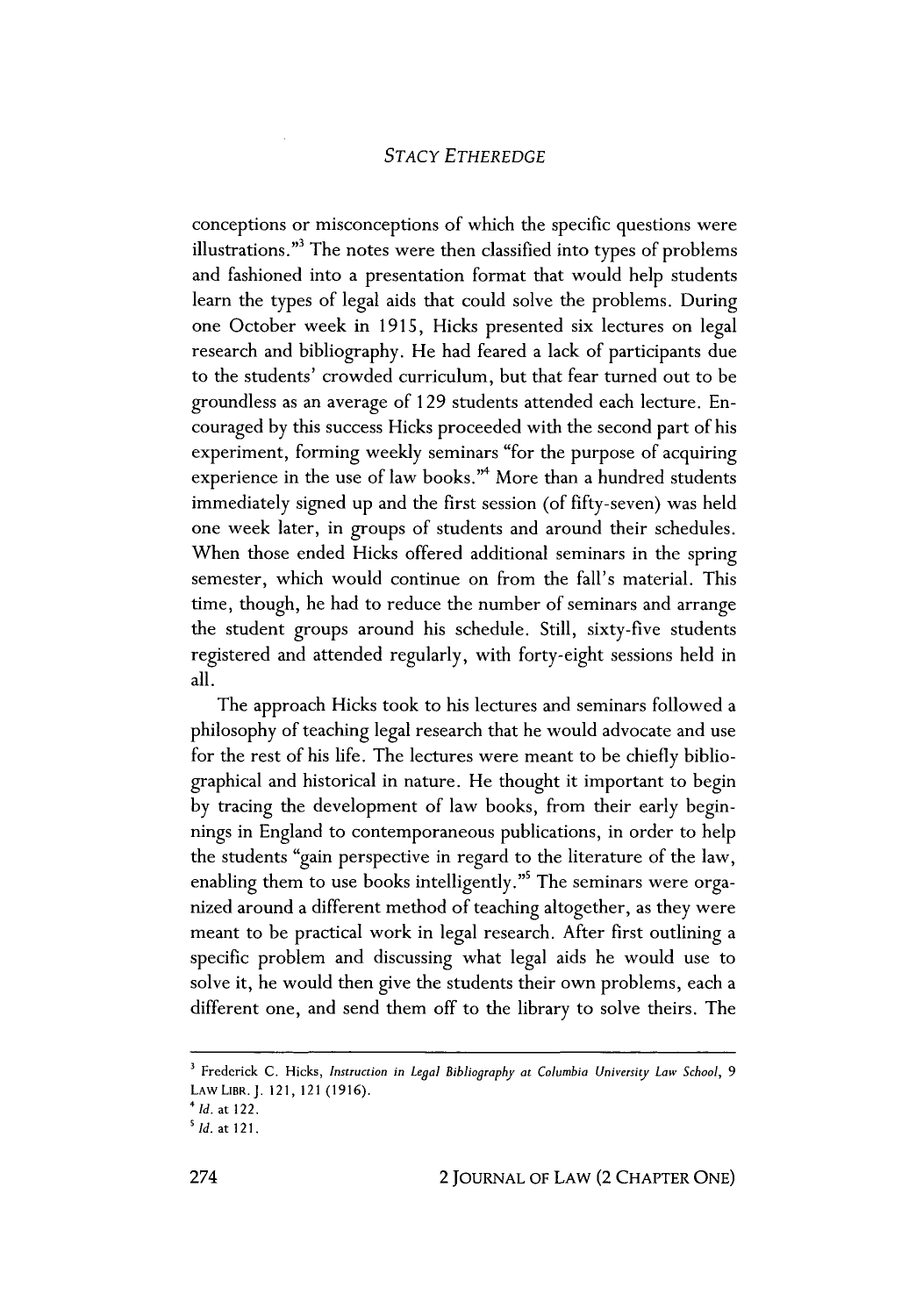#### *THE MAN BEHIND MEN AND BOOKS*

"experiment" that Hicks embarked on turned out to be a magnificent success. Dean Harlan Stone approved of the courses and they continued each year on a voluntary basis, until eventually they were required. In **1921,** as an official acknowledgement of his achievement, the law school rewarded Hicks with the faculty rank of associate professor of legal bibliography. But most likely the greatest reward to Hicks was watching the teaching of legal research in law schools become standard practice during his lifetime.

On top of all these accomplishments in law librarianship, Frederick Hicks also had a wide-ranging intellect and artistic bent. He was a dedicated musician and played first flute in the Business and Professional Men's Orchestra of New Haven. **A** skillful painter in both watercolors and oils, he had several of his paintings exhibited; he also loved photography and was a prizewinner in the New Haven Camera Club competitions. Hicks was a genuine scholar in the truest sense of the word. He was blessed with a vast intellectual curiosity, described as having an "overwhelming zeal for learning and progress".<sup>6</sup> Probably nowhere is this more evident than in his written output, where even the adjective "prolific" seems lacking. He wrote or edited more than 20 books, and published **52** articles or bibliographies in **23** different periodicals (and this is not counting over 40 miscellaneous pieces, such as book reviews, pamphlets, and articles in encyclopedias and essay collections).

Where his scholarship really astounds, though, is in the incredible breadth of what he wrote. His work went well beyond the expected books and articles on librarianship and legal bibliography. Like the very epitome of the Renaissance man he was, he would write about anything that struck his fancy **-** history, biography, finance and economics, legal ethics, esteemed orations, famous closing arguments, international issues, and the unauthorized practice of law, among others. He wrote an article questioning whether Shakespeare was a lawyer, authored a biography of former President Taft's tenure as Professor of Law at Yale, compiled and annotated a book covering **300** years of Bermudan poetry, and penned a fictional

**<sup>&#</sup>x27;** Lawrence H. Schmehl, *Who's Who in Law Libraries: Frederick C. Hicks, Librarian of the Yale Law School Library,* **37 LAW LBR. J. 16** (1944).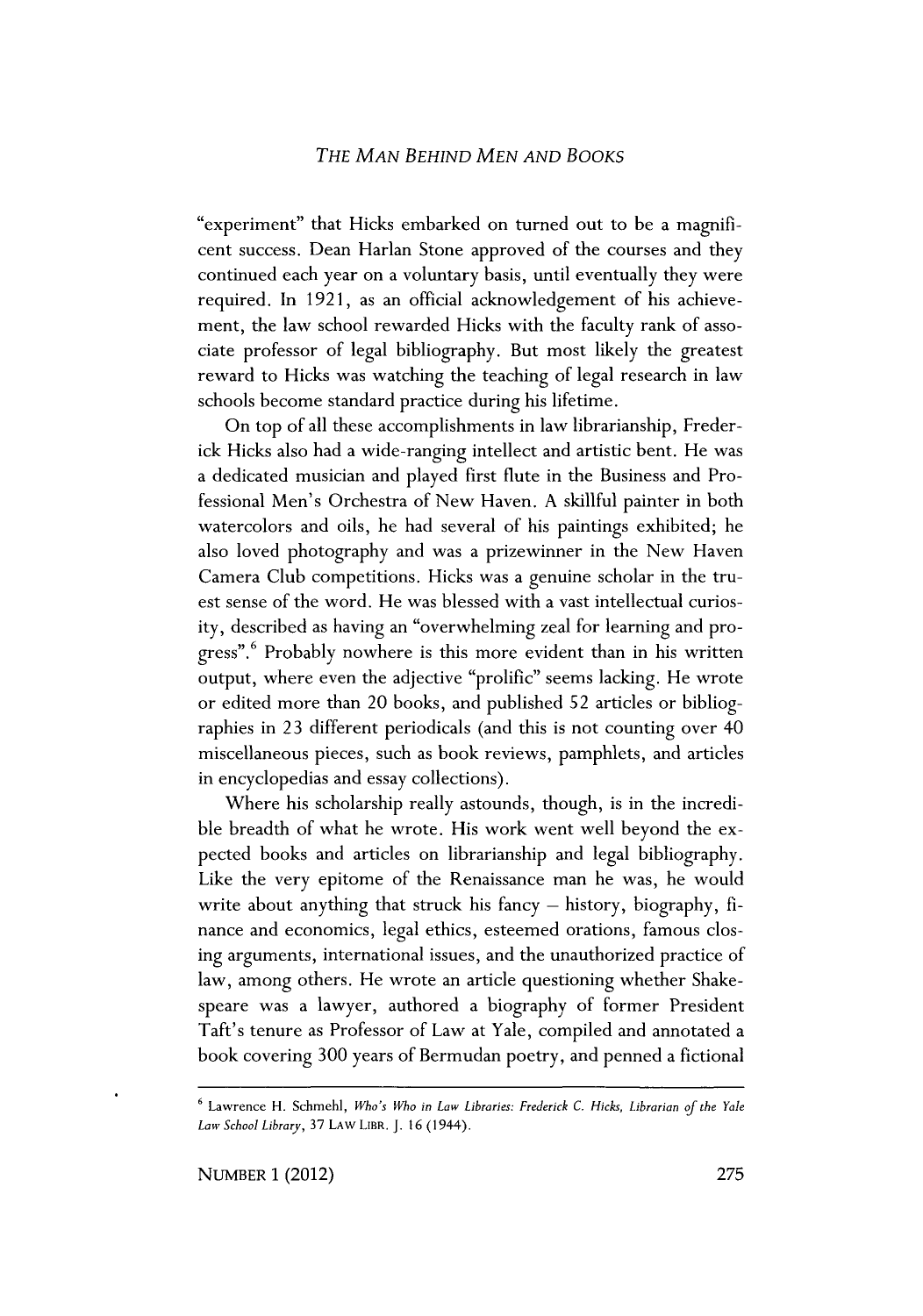#### *STACY ETHEREDGE*

novel based on a real-life trial involving a "too many bodies in the life raft" scenario. Whatever got his curiosity stirred up was fair game. Some of the work that illustrates his diversity includes:

\* *A Topographical Description of Virginia, Pennsylvania, Maryland, and North Carolina; reprinted from the original edition of 1778 by Thomas Hutchins* (1904). Hicks was responsible for its reprinting and also contributed the first-ever biographical "sketch" (which, contrary to its name, was not brief) of Hutchens, the first and only appointed "Geographer of the United States."

\* *Famous American jury Speeches* **(1925).** Here he reaches back into history (including two speeches from his favorite, Joseph Choate) and mines contemporaneous arguments as well (e.g., Clarence Darrow's oration in the Leopold and Loeb case). He felt that these addresses to the jury "are not merely speeches, but they are human documents in the development of American life"<sup>7</sup> and "retain the essence of true oratory, which is to make the auditor think and feel as the speaker thinks and feels."

*\* High Finance in the Sixties: Chapters from the Early History of the Erie Railway"* **(1929).** Hicks edited this book of essays on the Erie Railway scandal and litigations, originally written between **1869** and **1872** (including three **by** Henry and Charles Francis Adams). As Hicks so humbly put it, **". . .** [tiheir essays have become classics which cannot be superseded. To reprint them is a better service than to rewrite them. . . **.** extensive comments would only weaken their force."<sup>9</sup>

\* *Organization and Ethics of the Bench and Bar: Cases and Other Materials* **(1932).** What may very well be the first law school casebook concerning professional responsibility for lawyers. The text was written **by** Hicks as a response to the then-new trend of states including legal ethics questions on their bar examinations, which had prompted some schools to start offering courses.

Frederick Hicks loved the history of law and law books and law men (for law was, up until his time, certainly male-dominated). The

**FREDERICK C. HICKS, FAMOUS AMERICAN JURY SPEECHES (1925),** *at 4.*

*Id. at* iii.

**FREDERICK C. HICKS, HIGH FINANCE IN THE SIXTIES: CHAPTERS FROM THE EARLY HISTORY OF THE ERIE RAILWAY (1929),** *at* 2.